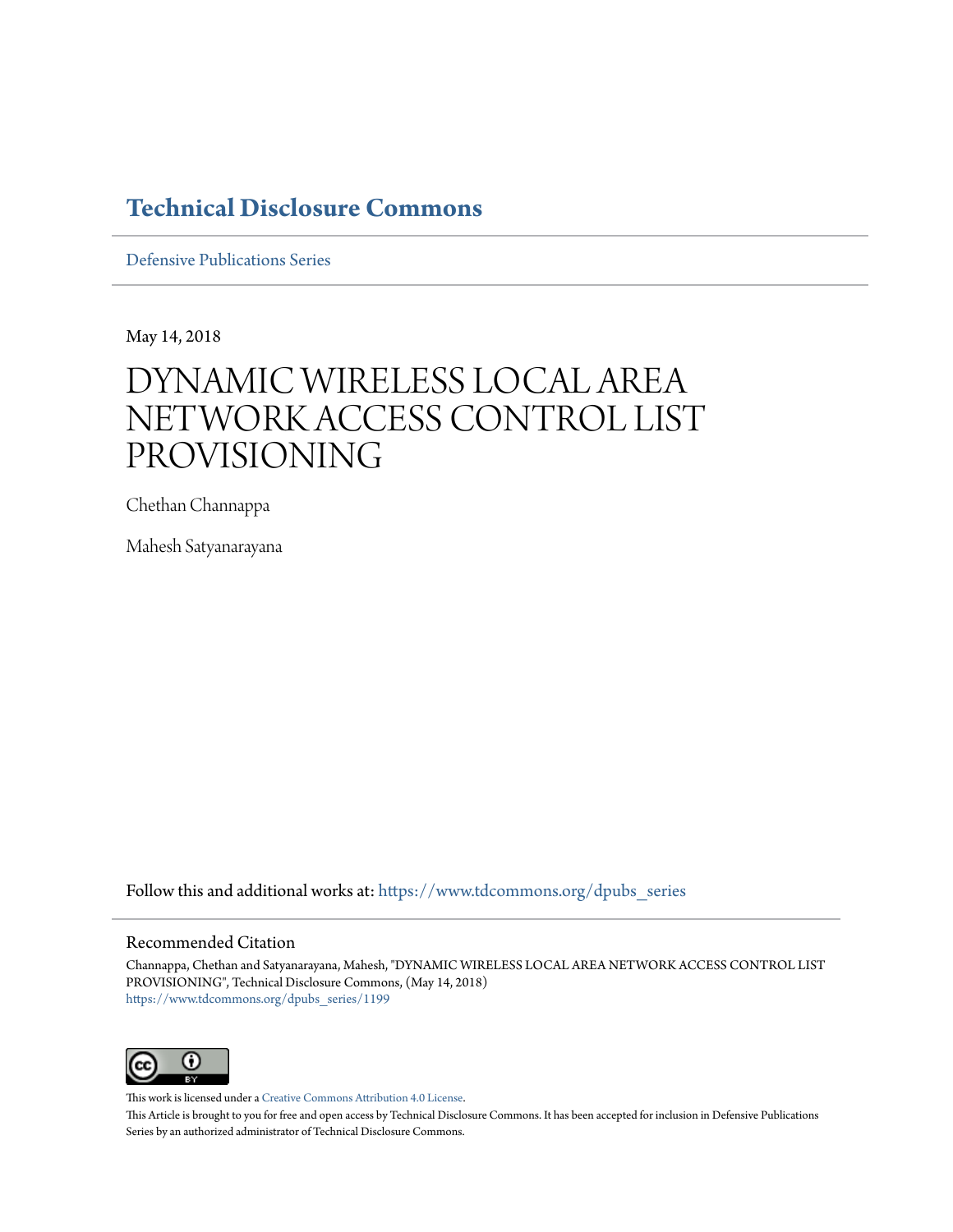#### DYNAMIC WIRELESS LOCAL AREA NETWORK ACCESS CONTROL LIST PROVISIONING

## AUTHORS: Chethan Channappa Mahesh Satyanarayana

### ABSTRACT

Techniques are described herein for optimizing Ternary Content-Addressable Memory (TCAM) space through a digital network architecture controller by preventing Access Control List (ACL) rules from being downloaded to TCAM until a client is associated with that Service Set Identifier (SSID). The space on the TCAM is freed once the last client on that particular SSID has disassociated.

#### DETAILED DESCRIPTION

Ternary Content-Addressable Memory (TCAM) is commonly used for packet classifiers and to represent Access Control Lists (ACLs). TCAM is a fast class of memory for matching packet headers against a set of entries represented as tuples of *value* and *mask* words. *Mask* serves to mask-out don't-care bits. Unfortunately, TCAM memory has a limited size, is a power drain, and impacts performance. As such, there is much interest in using smaller capacity TCAM. Smaller TCAM means less power consumption, less physical space, less price and faster lookup.

In the wireless world, each Wireless Local Area Network (WLAN) Service Set Identifier (SSID) typically has a WLAN ACL. The WLAN ACL is downloaded when the WLAN SSID is configured with the ACL and when the SSID comes up. This consumes space in TCAM even when no clients are connected to the SSID.

An Access Point (AP) supports up to 16 SSIDs and WLAN Controllers (WLCs) support approximately 512 WLANs. If an average of five rules per WLAN ACL are configured, approximately 2,500 rules may be stored in the TCAM. This limits the number of ACL rules that can be supported, increases power consumption, and prevents some services since TCAM space is limited or unavailable.

Normally, there are multiple WLANs configured across WLCs. However, there may not be any clients connected to those WLANs. In one example, the client limit may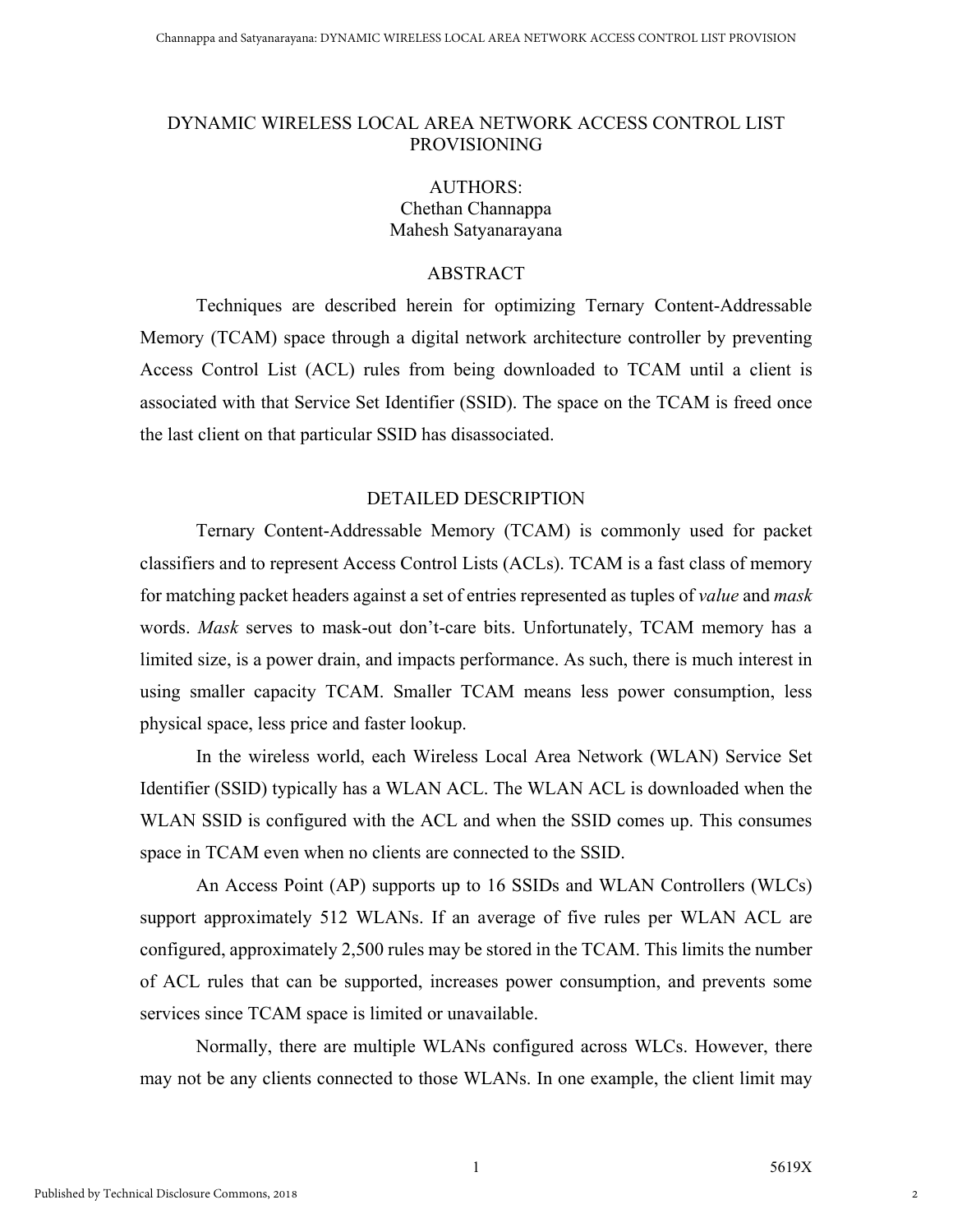be reached on the controller and no more clients can join other WLANs. In another example, the WLANs are configured to support roaming but there are no roams occurring at the moment.

In accordance with techniques described herein, configuring WLAN ACLs at individual WLCs is removed. Instead, WLAN ACLs are configured and cached in a digital network architecture controller. WLAN ACLs may be downloaded on demand when the first client joins the SSID on that controller.

An example method for ACL download during client/device association is provided as follows. First, a device associates with an AP using a standard 802.11 association request. Second, the AP forwards this association request to the access WLC. Third, the access WLC detects this is the first client joining on this WLAN. Fourth, the access WLC sends a "Get WLAN ACL" request to an analytics engine (e.g., digital network architecture controller or identity services engine). Fifth, if the ACL exists for that WLAN, the analytics engine downloads the ACL to the access WLC. Sixth, once ACL download to TCAM and client join are successful, all client traffic is subjected to the WLAN ACL that is applied.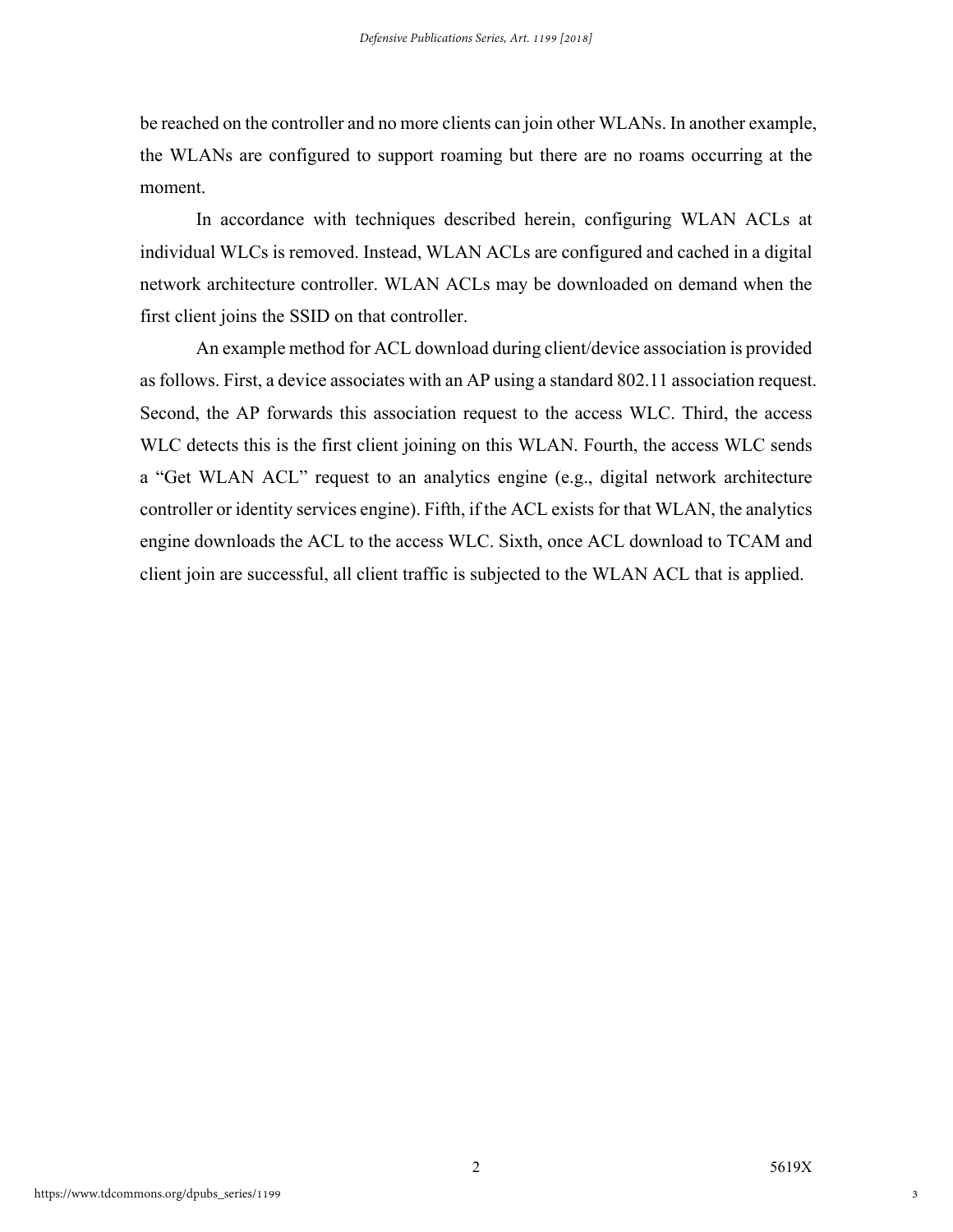

Figure 1 below illustrates the sequence for a first client join.

*Figure 1* 

Subsequent client/device associations do not require obtaining the WLAN ACL since it is common for all clients under same WLAN. The sequence illustrated in Figure 1 above holds true even when the client roams to a different controller and is the first client associating with that controller.

When the last client/device disassociates/deauthenticates from the WLAN, the WLAN ACL is deleted from the TCAM and space is available to be used for other services.